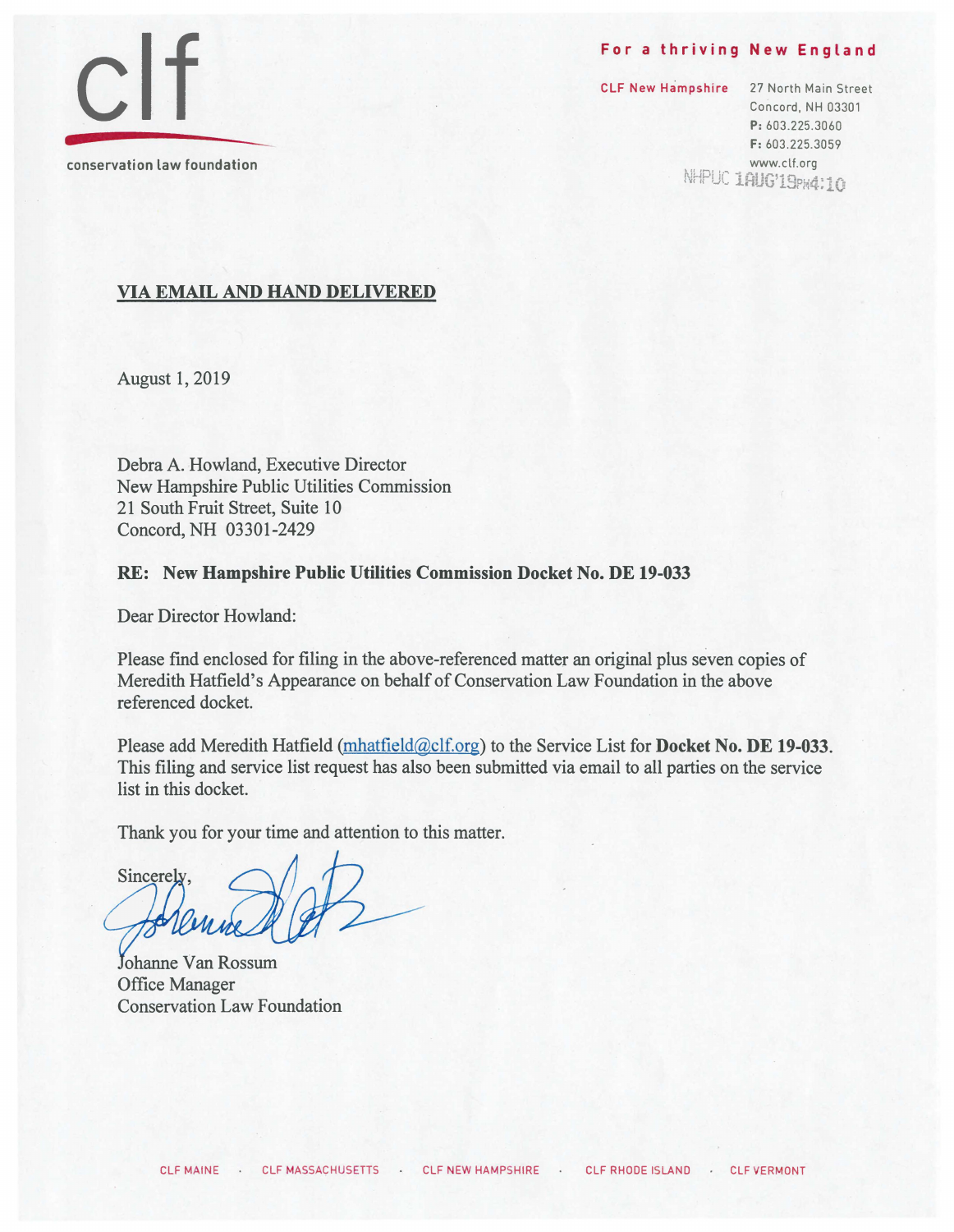## **THE STATE OF NEW HAMPSHIRE PUBLIC UTILITIES COMMISSION**

**Docket No. DE 19-033**

# **UNITIL ENERGY SYSTEMS, INC. Petition for Approval of Time of Use Study**

### **NOTICE OF APPEARANCE**

### **August 1, 2019**

Please enter my Appearance for Conservation Law Foundation in the above-captioned matter, *DE 19-033 Unitil Energy Systems, Inc. Petition for Approval of Time of Use Study.*  Please add me to all Service Lists for this Docket.

I am an attorney in good standing and licensed to practice law in New Hampshire (N.H. Bar No. 14206). I agree to adhere to the Commission's rules of practice and procedure and to adhere to any orders of the Commission or agreements between the parties in the docket, including orders or agreements addressing confidentiality.

Respectfully submitted,

 $l\mathcal{A}d\mathcal{B}$ 

By:

 Meredith Hatfield, Senior Attorney Conservation Law Foundation 27 North Main Street Concord, NH 03301 (603) 225-3060 x 3015 [mhatfield@clf.org](mailto:mhatfield@clf.org)